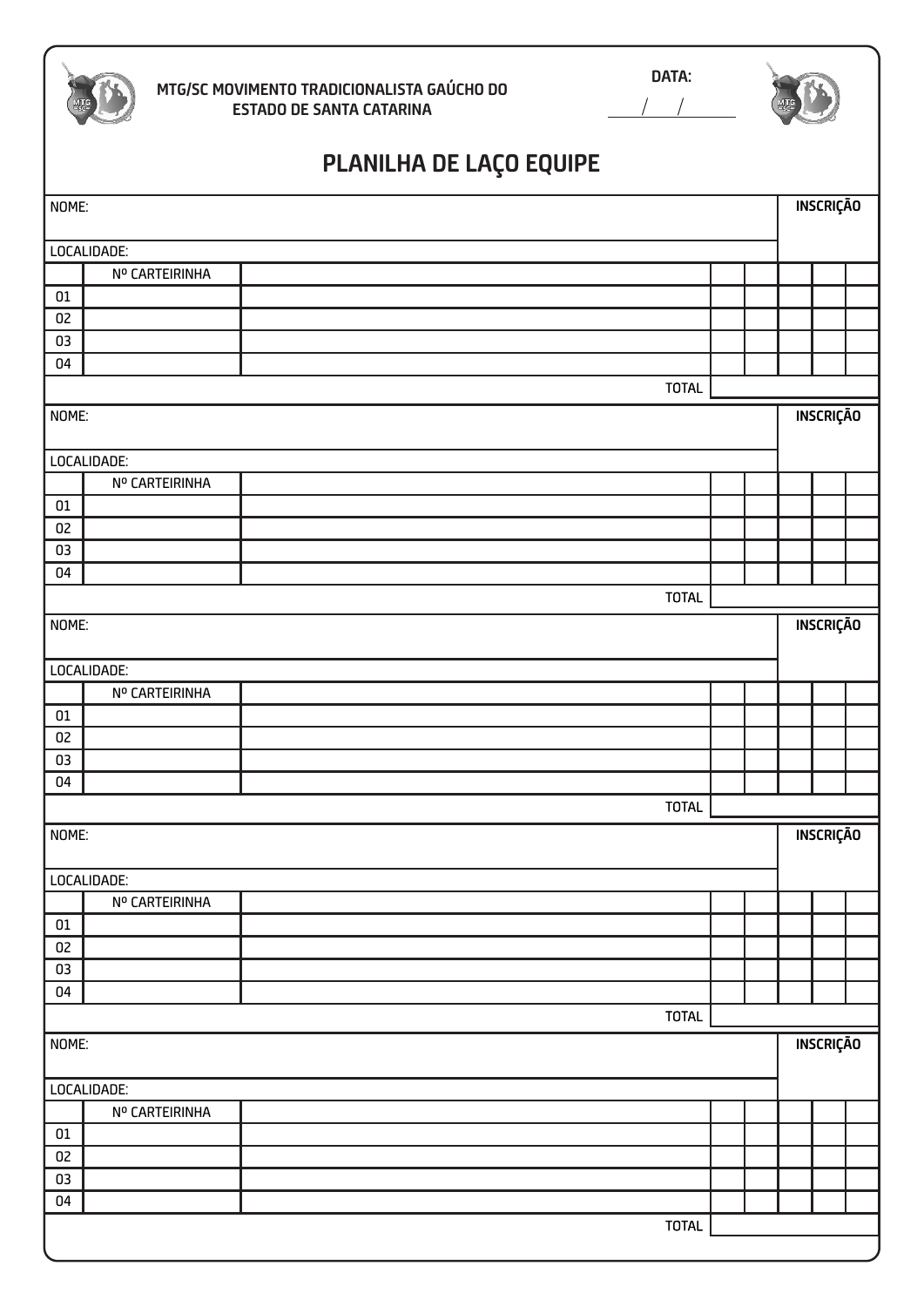|                         | MTG/SC MOVIMENTO TRADICIONALISTA GAÚCHO DO<br><b>ESTADO DE SANTA CATARINA</b> | DATA: |  |  |  |  |  |  |  |  |
|-------------------------|-------------------------------------------------------------------------------|-------|--|--|--|--|--|--|--|--|
|                         | LAÇO TRIO                                                                     |       |  |  |  |  |  |  |  |  |
| N <sup>o</sup>          | NOME DO LAÇADOR                                                               |       |  |  |  |  |  |  |  |  |
|                         |                                                                               |       |  |  |  |  |  |  |  |  |
|                         |                                                                               |       |  |  |  |  |  |  |  |  |
| N°                      | NOME DO LAÇADOR                                                               |       |  |  |  |  |  |  |  |  |
|                         |                                                                               |       |  |  |  |  |  |  |  |  |
|                         |                                                                               |       |  |  |  |  |  |  |  |  |
|                         |                                                                               |       |  |  |  |  |  |  |  |  |
| $\mathsf{N}^\mathsf{o}$ | NOME DO LAÇADOR                                                               |       |  |  |  |  |  |  |  |  |
|                         |                                                                               |       |  |  |  |  |  |  |  |  |
|                         |                                                                               |       |  |  |  |  |  |  |  |  |
| N <sup>o</sup>          | NOME DO LAÇADOR                                                               |       |  |  |  |  |  |  |  |  |
|                         |                                                                               |       |  |  |  |  |  |  |  |  |
|                         |                                                                               |       |  |  |  |  |  |  |  |  |
|                         |                                                                               |       |  |  |  |  |  |  |  |  |
| N°                      | NOME DO LAÇADOR                                                               |       |  |  |  |  |  |  |  |  |
|                         |                                                                               |       |  |  |  |  |  |  |  |  |
|                         |                                                                               |       |  |  |  |  |  |  |  |  |
| $\mathsf{N}^\mathsf{o}$ | NOME DO LAÇADOR                                                               |       |  |  |  |  |  |  |  |  |
|                         |                                                                               |       |  |  |  |  |  |  |  |  |
|                         |                                                                               |       |  |  |  |  |  |  |  |  |
| N <sup>o</sup>          | NOME DO LAÇADOR                                                               |       |  |  |  |  |  |  |  |  |
|                         |                                                                               |       |  |  |  |  |  |  |  |  |
|                         |                                                                               |       |  |  |  |  |  |  |  |  |
|                         |                                                                               |       |  |  |  |  |  |  |  |  |
| N°                      | NOME DO LAÇADOR                                                               |       |  |  |  |  |  |  |  |  |
|                         |                                                                               |       |  |  |  |  |  |  |  |  |
|                         |                                                                               |       |  |  |  |  |  |  |  |  |
| $\mathsf{N}^\mathsf{o}$ | NOME DO LAÇADOR                                                               |       |  |  |  |  |  |  |  |  |
|                         |                                                                               |       |  |  |  |  |  |  |  |  |
|                         |                                                                               |       |  |  |  |  |  |  |  |  |
|                         |                                                                               |       |  |  |  |  |  |  |  |  |
| N°                      | NOME DO LAÇADOR                                                               |       |  |  |  |  |  |  |  |  |
|                         |                                                                               |       |  |  |  |  |  |  |  |  |
|                         |                                                                               |       |  |  |  |  |  |  |  |  |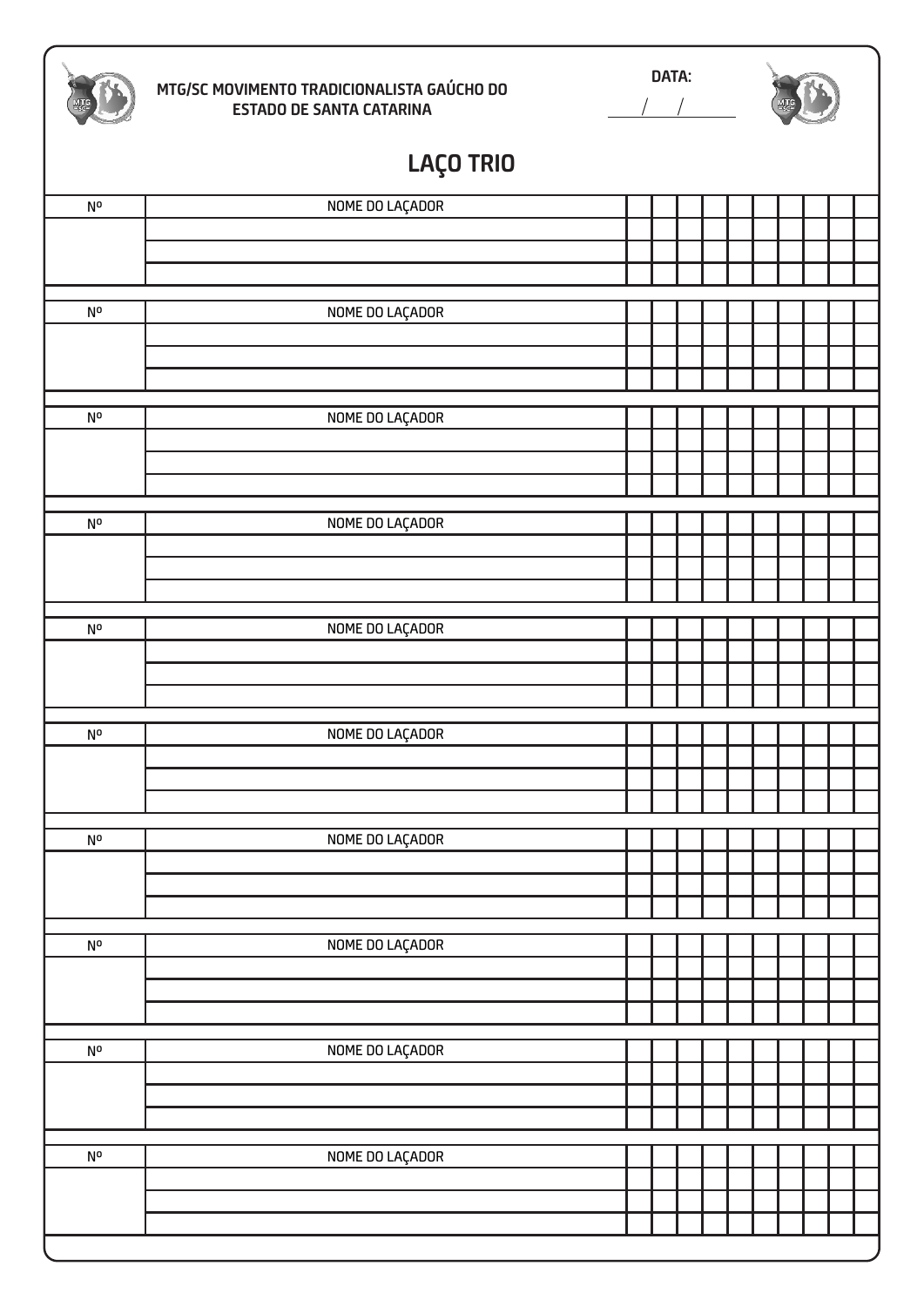| MTG/SC MOVIMENTO TRADICIONALISTA GAÚCHO DO ESTADO DE SANTA CATARINA<br>$\begin{picture}(18,10) \put(0,0){\vector(1,0){100}} \put(15,0){\vector(1,0){100}} \put(15,0){\vector(1,0){100}} \put(15,0){\vector(1,0){100}} \put(15,0){\vector(1,0){100}} \put(15,0){\vector(1,0){100}} \put(15,0){\vector(1,0){100}} \put(15,0){\vector(1,0){100}} \put(15,0){\vector(1,0){100}} \put(15,0){\vector(1,0){100}} \put(15,0){\vector(1,0){100}} \$ |  |  |  |  |  | DATA:<br>$\frac{1}{2}$ |  |  |  |  |  |  |  |  |  |  |
|--------------------------------------------------------------------------------------------------------------------------------------------------------------------------------------------------------------------------------------------------------------------------------------------------------------------------------------------------------------------------------------------------------------------------------------------|--|--|--|--|--|------------------------|--|--|--|--|--|--|--|--|--|--|
|                                                                                                                                                                                                                                                                                                                                                                                                                                            |  |  |  |  |  |                        |  |  |  |  |  |  |  |  |  |  |
|                                                                                                                                                                                                                                                                                                                                                                                                                                            |  |  |  |  |  |                        |  |  |  |  |  |  |  |  |  |  |
|                                                                                                                                                                                                                                                                                                                                                                                                                                            |  |  |  |  |  |                        |  |  |  |  |  |  |  |  |  |  |
|                                                                                                                                                                                                                                                                                                                                                                                                                                            |  |  |  |  |  |                        |  |  |  |  |  |  |  |  |  |  |
|                                                                                                                                                                                                                                                                                                                                                                                                                                            |  |  |  |  |  |                        |  |  |  |  |  |  |  |  |  |  |
|                                                                                                                                                                                                                                                                                                                                                                                                                                            |  |  |  |  |  |                        |  |  |  |  |  |  |  |  |  |  |
|                                                                                                                                                                                                                                                                                                                                                                                                                                            |  |  |  |  |  |                        |  |  |  |  |  |  |  |  |  |  |
|                                                                                                                                                                                                                                                                                                                                                                                                                                            |  |  |  |  |  |                        |  |  |  |  |  |  |  |  |  |  |
|                                                                                                                                                                                                                                                                                                                                                                                                                                            |  |  |  |  |  |                        |  |  |  |  |  |  |  |  |  |  |
|                                                                                                                                                                                                                                                                                                                                                                                                                                            |  |  |  |  |  |                        |  |  |  |  |  |  |  |  |  |  |
|                                                                                                                                                                                                                                                                                                                                                                                                                                            |  |  |  |  |  |                        |  |  |  |  |  |  |  |  |  |  |
|                                                                                                                                                                                                                                                                                                                                                                                                                                            |  |  |  |  |  |                        |  |  |  |  |  |  |  |  |  |  |
|                                                                                                                                                                                                                                                                                                                                                                                                                                            |  |  |  |  |  |                        |  |  |  |  |  |  |  |  |  |  |
|                                                                                                                                                                                                                                                                                                                                                                                                                                            |  |  |  |  |  |                        |  |  |  |  |  |  |  |  |  |  |
|                                                                                                                                                                                                                                                                                                                                                                                                                                            |  |  |  |  |  |                        |  |  |  |  |  |  |  |  |  |  |
|                                                                                                                                                                                                                                                                                                                                                                                                                                            |  |  |  |  |  |                        |  |  |  |  |  |  |  |  |  |  |
|                                                                                                                                                                                                                                                                                                                                                                                                                                            |  |  |  |  |  |                        |  |  |  |  |  |  |  |  |  |  |
|                                                                                                                                                                                                                                                                                                                                                                                                                                            |  |  |  |  |  |                        |  |  |  |  |  |  |  |  |  |  |
|                                                                                                                                                                                                                                                                                                                                                                                                                                            |  |  |  |  |  |                        |  |  |  |  |  |  |  |  |  |  |
|                                                                                                                                                                                                                                                                                                                                                                                                                                            |  |  |  |  |  |                        |  |  |  |  |  |  |  |  |  |  |
|                                                                                                                                                                                                                                                                                                                                                                                                                                            |  |  |  |  |  |                        |  |  |  |  |  |  |  |  |  |  |
|                                                                                                                                                                                                                                                                                                                                                                                                                                            |  |  |  |  |  |                        |  |  |  |  |  |  |  |  |  |  |
|                                                                                                                                                                                                                                                                                                                                                                                                                                            |  |  |  |  |  |                        |  |  |  |  |  |  |  |  |  |  |
|                                                                                                                                                                                                                                                                                                                                                                                                                                            |  |  |  |  |  |                        |  |  |  |  |  |  |  |  |  |  |
|                                                                                                                                                                                                                                                                                                                                                                                                                                            |  |  |  |  |  |                        |  |  |  |  |  |  |  |  |  |  |
|                                                                                                                                                                                                                                                                                                                                                                                                                                            |  |  |  |  |  |                        |  |  |  |  |  |  |  |  |  |  |
|                                                                                                                                                                                                                                                                                                                                                                                                                                            |  |  |  |  |  |                        |  |  |  |  |  |  |  |  |  |  |
|                                                                                                                                                                                                                                                                                                                                                                                                                                            |  |  |  |  |  |                        |  |  |  |  |  |  |  |  |  |  |
|                                                                                                                                                                                                                                                                                                                                                                                                                                            |  |  |  |  |  |                        |  |  |  |  |  |  |  |  |  |  |
|                                                                                                                                                                                                                                                                                                                                                                                                                                            |  |  |  |  |  |                        |  |  |  |  |  |  |  |  |  |  |
|                                                                                                                                                                                                                                                                                                                                                                                                                                            |  |  |  |  |  |                        |  |  |  |  |  |  |  |  |  |  |
|                                                                                                                                                                                                                                                                                                                                                                                                                                            |  |  |  |  |  |                        |  |  |  |  |  |  |  |  |  |  |
|                                                                                                                                                                                                                                                                                                                                                                                                                                            |  |  |  |  |  |                        |  |  |  |  |  |  |  |  |  |  |
|                                                                                                                                                                                                                                                                                                                                                                                                                                            |  |  |  |  |  |                        |  |  |  |  |  |  |  |  |  |  |
|                                                                                                                                                                                                                                                                                                                                                                                                                                            |  |  |  |  |  |                        |  |  |  |  |  |  |  |  |  |  |
|                                                                                                                                                                                                                                                                                                                                                                                                                                            |  |  |  |  |  |                        |  |  |  |  |  |  |  |  |  |  |
|                                                                                                                                                                                                                                                                                                                                                                                                                                            |  |  |  |  |  |                        |  |  |  |  |  |  |  |  |  |  |
|                                                                                                                                                                                                                                                                                                                                                                                                                                            |  |  |  |  |  |                        |  |  |  |  |  |  |  |  |  |  |
|                                                                                                                                                                                                                                                                                                                                                                                                                                            |  |  |  |  |  |                        |  |  |  |  |  |  |  |  |  |  |
|                                                                                                                                                                                                                                                                                                                                                                                                                                            |  |  |  |  |  |                        |  |  |  |  |  |  |  |  |  |  |
|                                                                                                                                                                                                                                                                                                                                                                                                                                            |  |  |  |  |  |                        |  |  |  |  |  |  |  |  |  |  |
|                                                                                                                                                                                                                                                                                                                                                                                                                                            |  |  |  |  |  |                        |  |  |  |  |  |  |  |  |  |  |
|                                                                                                                                                                                                                                                                                                                                                                                                                                            |  |  |  |  |  |                        |  |  |  |  |  |  |  |  |  |  |
|                                                                                                                                                                                                                                                                                                                                                                                                                                            |  |  |  |  |  |                        |  |  |  |  |  |  |  |  |  |  |
|                                                                                                                                                                                                                                                                                                                                                                                                                                            |  |  |  |  |  |                        |  |  |  |  |  |  |  |  |  |  |
|                                                                                                                                                                                                                                                                                                                                                                                                                                            |  |  |  |  |  |                        |  |  |  |  |  |  |  |  |  |  |
|                                                                                                                                                                                                                                                                                                                                                                                                                                            |  |  |  |  |  |                        |  |  |  |  |  |  |  |  |  |  |
|                                                                                                                                                                                                                                                                                                                                                                                                                                            |  |  |  |  |  |                        |  |  |  |  |  |  |  |  |  |  |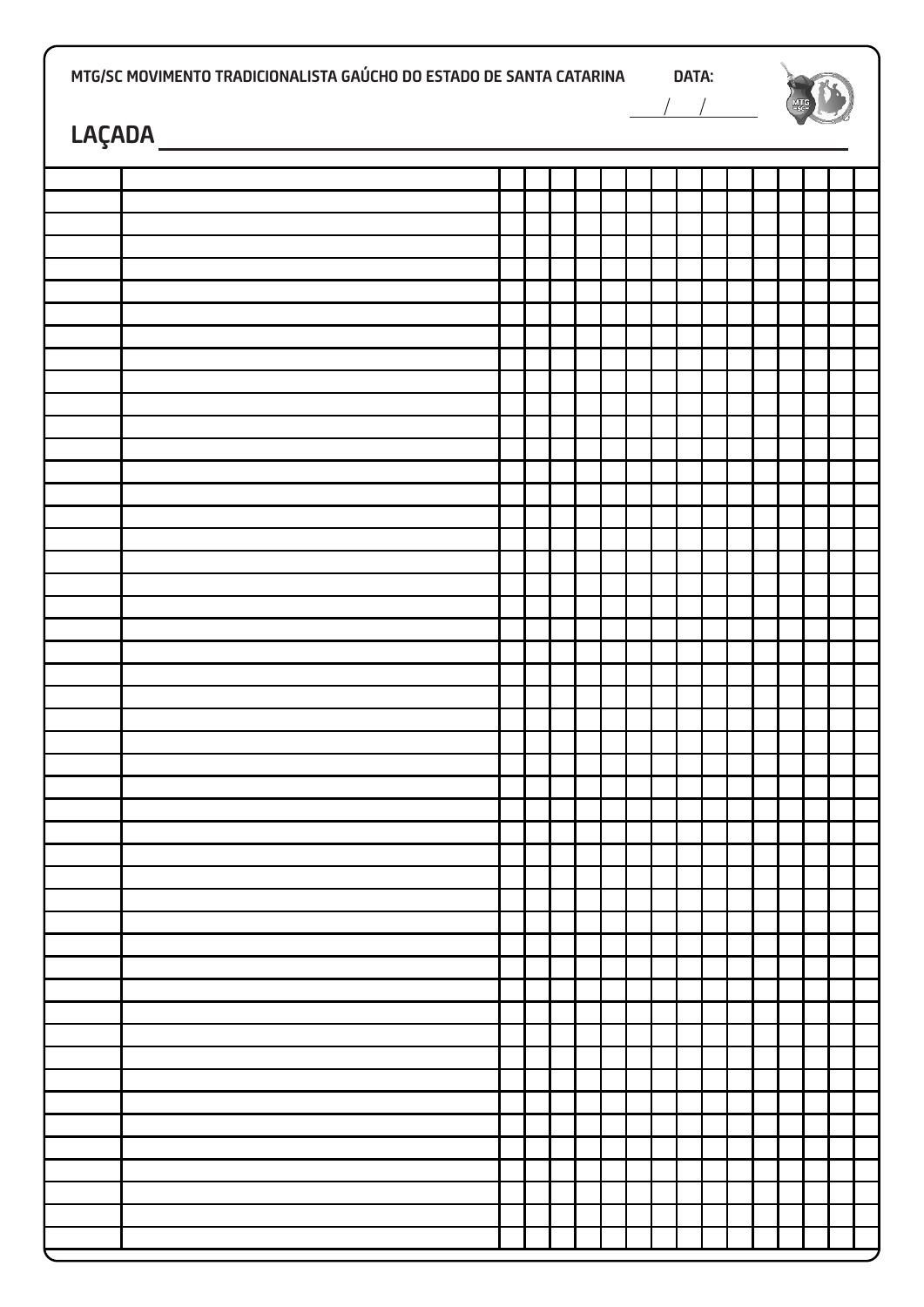

#### **MTG/SC MOVIMENTO TRADICIONALISTA GAÚCHO DO ESTADO DE SANTA CATARINA**

**DATA:**   $\overline{1}$  $\overline{1}$ 

# **LAÇO INDIVIDUAL**

| $\sqrt{N^0 1}$                    | CTG / PIQUETE | CIDADE:                                                                                                        |                |    |                |                |    |                |                |                 |                 |  |  |  |
|-----------------------------------|---------------|----------------------------------------------------------------------------------------------------------------|----------------|----|----------------|----------------|----|----------------|----------------|-----------------|-----------------|--|--|--|
| $\ensuremath{\mathsf{IT}}\xspace$ | NOME:         | 1 <sup>a</sup>                                                                                                 | 2a             | 3a | $4^a$          | 5 <sup>a</sup> | 6a | 7a             | 8a             | ga              | $10^a$          |  |  |  |
|                                   |               |                                                                                                                |                |    |                |                |    |                |                |                 |                 |  |  |  |
|                                   |               |                                                                                                                |                |    |                | <b>TOTAL</b>   |    |                |                |                 |                 |  |  |  |
| $\sqrt{N^{\circ}2}$               | CTG / PIQUETE | CIDADE:                                                                                                        |                |    |                |                |    |                |                |                 |                 |  |  |  |
| IT                                | NOME:         | 3a<br>5 <sup>a</sup><br>7a<br>ga<br>1 <sup>a</sup><br>2 <sup>a</sup><br>4 <sup>a</sup><br>6a<br>8 <sup>a</sup> |                |    |                |                |    |                |                | 10 <sup>a</sup> |                 |  |  |  |
|                                   |               |                                                                                                                |                |    |                |                |    |                |                |                 |                 |  |  |  |
|                                   |               |                                                                                                                |                |    |                | <b>TOTAL</b>   |    |                |                |                 |                 |  |  |  |
| $N0$ 3                            | CTG / PIQUETE | CIDADE:                                                                                                        |                |    |                |                |    |                |                |                 |                 |  |  |  |
| $\overline{\mathbb{F}}$           | NOME:         | 1 <sup>a</sup>                                                                                                 | 2 <sup>a</sup> | за | 4 <sup>a</sup> | 5 <sup>a</sup> | 6a | 7 <sup>a</sup> | 8 <sup>a</sup> | ga              | 10 <sup>a</sup> |  |  |  |
|                                   |               |                                                                                                                |                |    |                |                |    |                |                |                 |                 |  |  |  |
|                                   |               |                                                                                                                |                |    |                | <b>TOTAL</b>   |    |                |                |                 |                 |  |  |  |
| $\sqrt{N^{\circ} 4}$              | CTG / PIQUETE | CIDADE:                                                                                                        |                |    |                |                |    |                |                |                 |                 |  |  |  |
| $\sf IT$                          | NOME:         | 1 <sup>a</sup>                                                                                                 | 2 <sup>a</sup> | 3a | 4 <sup>a</sup> | 5 <sup>a</sup> | 6a | 7a             | 8a             | ga              | $10^a$          |  |  |  |
|                                   |               |                                                                                                                |                |    |                |                |    |                |                |                 |                 |  |  |  |
|                                   |               |                                                                                                                |                |    |                | <b>TOTAL</b>   |    |                |                |                 |                 |  |  |  |
| $\sqrt{N^{\circ}}$ 5              | CTG / PIQUETE | CIDADE:                                                                                                        |                |    |                |                |    |                |                |                 |                 |  |  |  |
| IT                                | NOME:         | 1 <sup>a</sup>                                                                                                 | 2 <sup>a</sup> | за | $4^a$          | 5 <sup>a</sup> | 6a | 7a             | 8 <sup>a</sup> | ga              | 10 <sup>a</sup> |  |  |  |
|                                   |               |                                                                                                                |                |    |                |                |    |                |                |                 |                 |  |  |  |
|                                   |               |                                                                                                                |                |    |                | <b>TOTAL</b>   |    |                |                |                 |                 |  |  |  |
| $N^0$ 6                           | CTG / PIQUETE | CIDADE:                                                                                                        |                |    |                |                |    |                |                |                 |                 |  |  |  |
| IT                                | NOME:         | 1 <sup>a</sup>                                                                                                 | 2 <sup>a</sup> | за | 4ª             | 5a             | 6a | 7a             | 8ª             | ga              | $10^{\rm a}$    |  |  |  |
|                                   |               |                                                                                                                |                |    |                |                |    |                |                |                 |                 |  |  |  |
|                                   |               |                                                                                                                |                |    |                | <b>TOTAL</b>   |    |                |                |                 |                 |  |  |  |
| $\sqrt{\frac{N^{\circ}}{2}}$      | CTG / PIQUETE | CIDADE:                                                                                                        |                |    |                |                |    |                |                |                 |                 |  |  |  |
| $\sqrt{11}$                       | NOME:         | 1 <sup>a</sup>                                                                                                 | 2 <sup>a</sup> | за | 4 <sup>a</sup> | 5 <sup>a</sup> | 6a | 7a             | 8 <sup>a</sup> | ga              | 10 <sup>a</sup> |  |  |  |
|                                   |               |                                                                                                                |                |    |                |                |    |                |                |                 |                 |  |  |  |
|                                   |               |                                                                                                                |                |    |                | <b>TOTAL</b>   |    |                |                |                 |                 |  |  |  |
| No 8                              | CTG / PIQUETE | CIDADE:                                                                                                        |                |    |                |                |    |                |                |                 |                 |  |  |  |
| $\ensuremath{\mathsf{IT}}\xspace$ | NOME:         | 1 <sup>a</sup>                                                                                                 | 2 <sup>a</sup> | 3a | 4a             | 5 <sup>a</sup> | 6a | 7a             | 8a             | ga              | 10 <sup>a</sup> |  |  |  |
|                                   |               |                                                                                                                |                |    |                |                |    |                |                |                 |                 |  |  |  |
|                                   |               |                                                                                                                | <b>TOTAL</b>   |    |                |                |    |                |                |                 |                 |  |  |  |
| $\sqrt{\frac{N^0}{2}}$            | CTG / PIQUETE | CIDADE:                                                                                                        |                |    |                |                |    |                |                |                 |                 |  |  |  |
| $\sf IT$                          | NOME:         | 1 <sup>a</sup>                                                                                                 | 2 <sup>a</sup> | за | 4a             | 5a             | 6a | 7a             | 8 <sup>a</sup> | ga              | $10^{\rm a}$    |  |  |  |
|                                   |               |                                                                                                                |                |    |                |                |    |                |                |                 |                 |  |  |  |
|                                   |               |                                                                                                                |                |    |                | <b>TOTAL</b>   |    |                |                |                 |                 |  |  |  |
|                                   |               |                                                                                                                |                |    |                |                |    |                |                |                 |                 |  |  |  |
| Nº 10                             | CTG / PIQUETE | CIDADE:                                                                                                        |                |    |                |                |    |                |                |                 |                 |  |  |  |
| $\ensuremath{\mathsf{IT}}\xspace$ | NOME:         | 1 <sup>a</sup>                                                                                                 | 2 <sup>a</sup> | за | 4ª             | 5 <sup>a</sup> | 6a | 7a             | 8 <sup>a</sup> | ga              | 10 <sup>a</sup> |  |  |  |
|                                   |               |                                                                                                                |                |    |                |                |    |                |                |                 |                 |  |  |  |
|                                   |               |                                                                                                                |                |    |                | <b>TOTAL</b>   |    |                |                |                 |                 |  |  |  |
|                                   |               |                                                                                                                |                |    |                |                |    |                |                |                 |                 |  |  |  |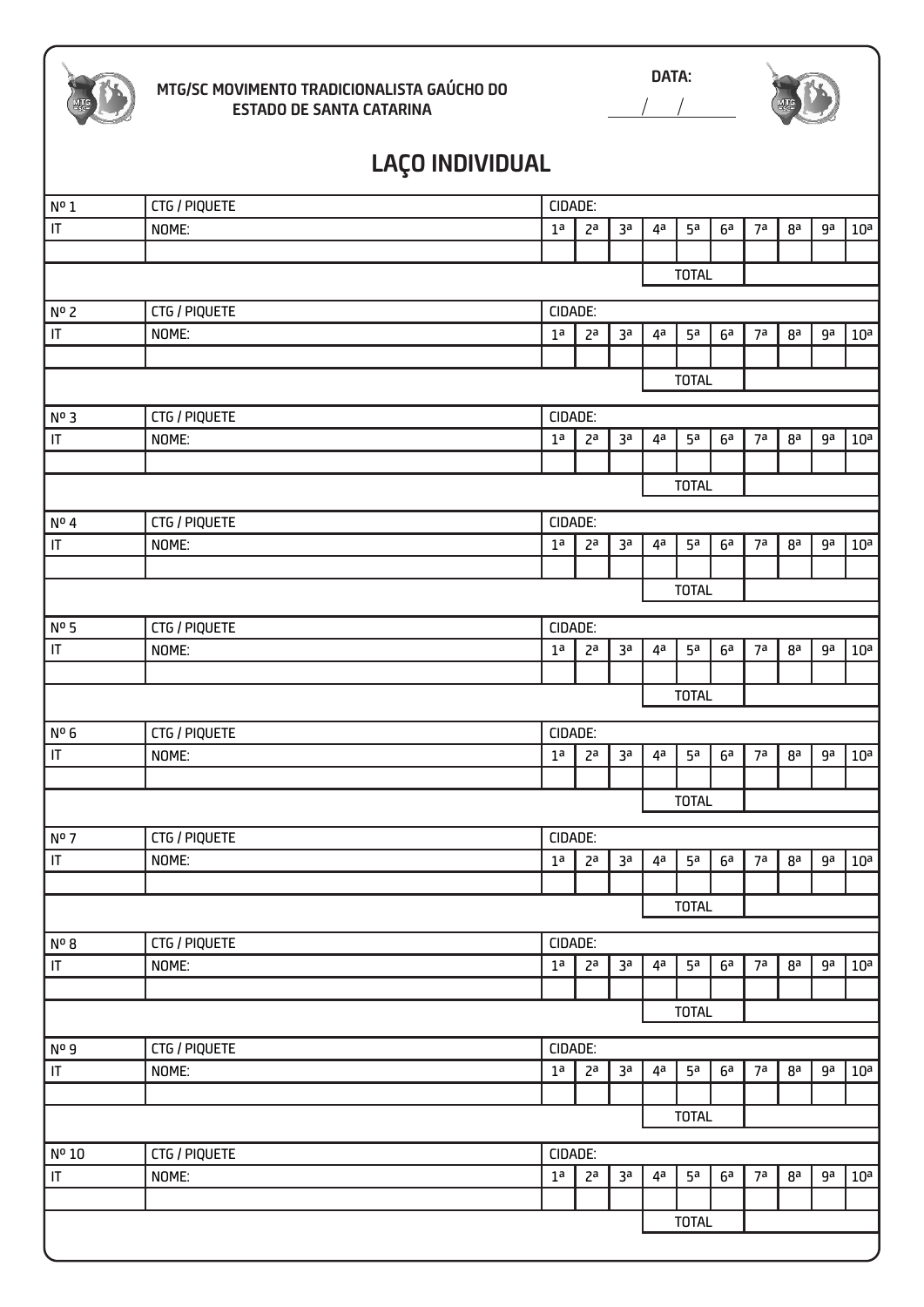

### **MTG/SC MOVIMENTO TRADICIONALISTA GAÚCHO DO ESTADO DE SANTA CATARINA DATA: LAÇO DUPLA**

| Nº1                               | CTG / PIQUETE    | CIDADE:        |                |    |                |                |    |                |                |    |                 |  |  |  |
|-----------------------------------|------------------|----------------|----------------|----|----------------|----------------|----|----------------|----------------|----|-----------------|--|--|--|
| $\ensuremath{\mathsf{IT}}\xspace$ | <b>NOME</b>      | 1 <sup>a</sup> | 2 <sup>a</sup> | за | 4 <sup>a</sup> | 5 <sup>a</sup> | 6a | 7a             | 8a             | ga | 10 <sup>a</sup> |  |  |  |
|                                   | $1^{\rm o}$      |                |                |    |                |                |    |                |                |    |                 |  |  |  |
|                                   | $\overline{2^0}$ |                |                |    |                |                |    |                |                |    |                 |  |  |  |
|                                   |                  |                |                |    |                | <b>TOTAL</b>   |    |                |                |    |                 |  |  |  |
| Nº1                               | CTG / PIQUETE    | CIDADE:        |                |    |                |                |    |                |                |    |                 |  |  |  |
| $ \mathsf{T} $                    | <b>NOME</b>      | 1 <sup>a</sup> | 2 <sup>a</sup> | за | $4^a$          | 5 <sup>a</sup> | 6a | 7a             | 8a             | ga | 10 <sup>a</sup> |  |  |  |
|                                   | $1^{\rm o}$      |                |                |    |                |                |    |                |                |    |                 |  |  |  |
|                                   | 2 <sup>o</sup>   |                |                |    |                |                |    |                |                |    |                 |  |  |  |
|                                   |                  |                |                |    |                | <b>TOTAL</b>   |    |                |                |    |                 |  |  |  |
| Nº1                               | CTG / PIQUETE    | CIDADE:        |                |    |                |                |    |                |                |    |                 |  |  |  |
| $\overline{\mathbb{F}}$           | <b>NOME</b>      | 1 <sup>a</sup> | 2a             | за | $4^a$          | 5 <sup>a</sup> | 6a | 7a             | 8a             | ga | 10 <sup>a</sup> |  |  |  |
|                                   | $1^{\rm o}$      |                |                |    |                |                |    |                |                |    |                 |  |  |  |
|                                   | 2 <sup>o</sup>   |                |                |    |                |                |    |                |                |    |                 |  |  |  |
|                                   |                  |                |                |    |                | <b>TOTAL</b>   |    |                |                |    |                 |  |  |  |
| Nº1                               | CTG / PIQUETE    | CIDADE:        |                |    |                |                |    |                |                |    |                 |  |  |  |
| $ \mathsf{T} $                    | <b>NOME</b>      | 1 <sup>a</sup> | 2a             | 3a | 4ª             | 5 <sup>a</sup> | 6a | 7 <sup>a</sup> | 8a             | ga | 10 <sup>a</sup> |  |  |  |
|                                   | $1^{\rm o}$      |                |                |    |                |                |    |                |                |    |                 |  |  |  |
|                                   | 2 <sup>0</sup>   |                |                |    |                |                |    |                |                |    |                 |  |  |  |
|                                   |                  |                |                |    |                | <b>TOTAL</b>   |    |                |                |    |                 |  |  |  |
| Nº1                               | CTG / PIQUETE    | CIDADE:        |                |    |                |                |    |                |                |    |                 |  |  |  |
| $\ensuremath{\mathsf{IT}}\xspace$ | <b>NOME</b>      | 1 <sup>a</sup> | 2a             | 3a | 4ª             | 5 <sup>a</sup> | 6a | 7 <sup>a</sup> | 8a             | ga | 10 <sup>a</sup> |  |  |  |
|                                   | $1^{\rm o}$      |                |                |    |                |                |    |                |                |    |                 |  |  |  |
|                                   | $\overline{2^0}$ |                |                |    |                |                |    |                |                |    |                 |  |  |  |
|                                   |                  |                |                |    |                | <b>TOTAL</b>   |    |                |                |    |                 |  |  |  |
| Nº1                               | CTG / PIQUETE    | CIDADE:        |                |    |                |                |    |                |                |    |                 |  |  |  |
| $\mathsf{I}\mathsf{T}$            | <b>NOME</b>      | 1 <sup>a</sup> | 2a             | за | 4ª             | 5 <sup>a</sup> | 6a | 7 <sup>a</sup> | 8a             | ga | 10 <sup>a</sup> |  |  |  |
|                                   | $1^{\rm o}$      |                |                |    |                |                |    |                |                |    |                 |  |  |  |
|                                   | 2 <sup>0</sup>   |                |                |    |                |                |    |                |                |    |                 |  |  |  |
|                                   |                  |                |                |    |                | <b>TOTAL</b>   |    |                |                |    |                 |  |  |  |
| Nº1                               | CTG / PIQUETE    | CIDADE:        |                |    |                |                |    |                |                |    |                 |  |  |  |
| $\sf IT$                          | <b>NOME</b>      | 1 <sup>a</sup> | 2 <sup>a</sup> | за | 4ª             | 5a             | 6a | 7 <sup>a</sup> | 8a             | ga | 10 <sup>a</sup> |  |  |  |
|                                   | $1^{\rm o}$      |                |                |    |                |                |    |                |                |    |                 |  |  |  |
|                                   | 2 <sup>o</sup>   |                |                |    |                |                |    |                |                |    |                 |  |  |  |
|                                   |                  |                |                |    |                | <b>TOTAL</b>   |    |                |                |    |                 |  |  |  |
| Nº1                               | CTG / PIQUETE    | CIDADE:        |                |    |                |                |    |                |                |    |                 |  |  |  |
| $\sf IT$                          | <b>NOME</b>      | 1 <sup>a</sup> | 2 <sup>a</sup> | за | 4ª             | 5a             | 6a | 7a             | 8a             | ga | 10 <sup>a</sup> |  |  |  |
|                                   | $1^{\rm o}$      |                |                |    |                |                |    |                |                |    |                 |  |  |  |
|                                   | $\overline{2^0}$ |                |                |    |                |                |    |                |                |    |                 |  |  |  |
|                                   |                  |                |                |    |                | <b>TOTAL</b>   |    |                |                |    |                 |  |  |  |
| Nº1                               | CTG / PIQUETE    | CIDADE:        |                |    |                |                |    |                |                |    |                 |  |  |  |
| $\sf IT$                          | <b>NOME</b>      | 1 <sup>a</sup> | 2 <sup>a</sup> | за | 4ª             | 5 <sup>a</sup> | 6a | 7 <sup>a</sup> | 8 <sup>a</sup> | ga | 10 <sup>a</sup> |  |  |  |
|                                   | $1^{\rm o}$      |                |                |    |                |                |    |                |                |    |                 |  |  |  |
|                                   | 20               |                |                |    |                |                |    |                |                |    |                 |  |  |  |
|                                   |                  |                |                |    |                | <b>TOTAL</b>   |    |                |                |    |                 |  |  |  |
| Nº1                               | CTG / PIQUETE    | CIDADE:        |                |    |                |                |    |                |                |    |                 |  |  |  |
| $\sf IT$                          | <b>NOME</b>      | 1 <sup>a</sup> | 2 <sup>a</sup> | за | 4 <sup>a</sup> | 5 <sup>a</sup> | 6a | 7 <sup>a</sup> | 8 <sup>a</sup> | ga | 10 <sup>a</sup> |  |  |  |
|                                   | $1^{\rm o}$      |                |                |    |                |                |    |                |                |    |                 |  |  |  |
|                                   | $\overline{2^0}$ |                |                |    |                |                |    |                |                |    |                 |  |  |  |
|                                   |                  |                |                |    |                | <b>TOTAL</b>   |    |                |                |    |                 |  |  |  |